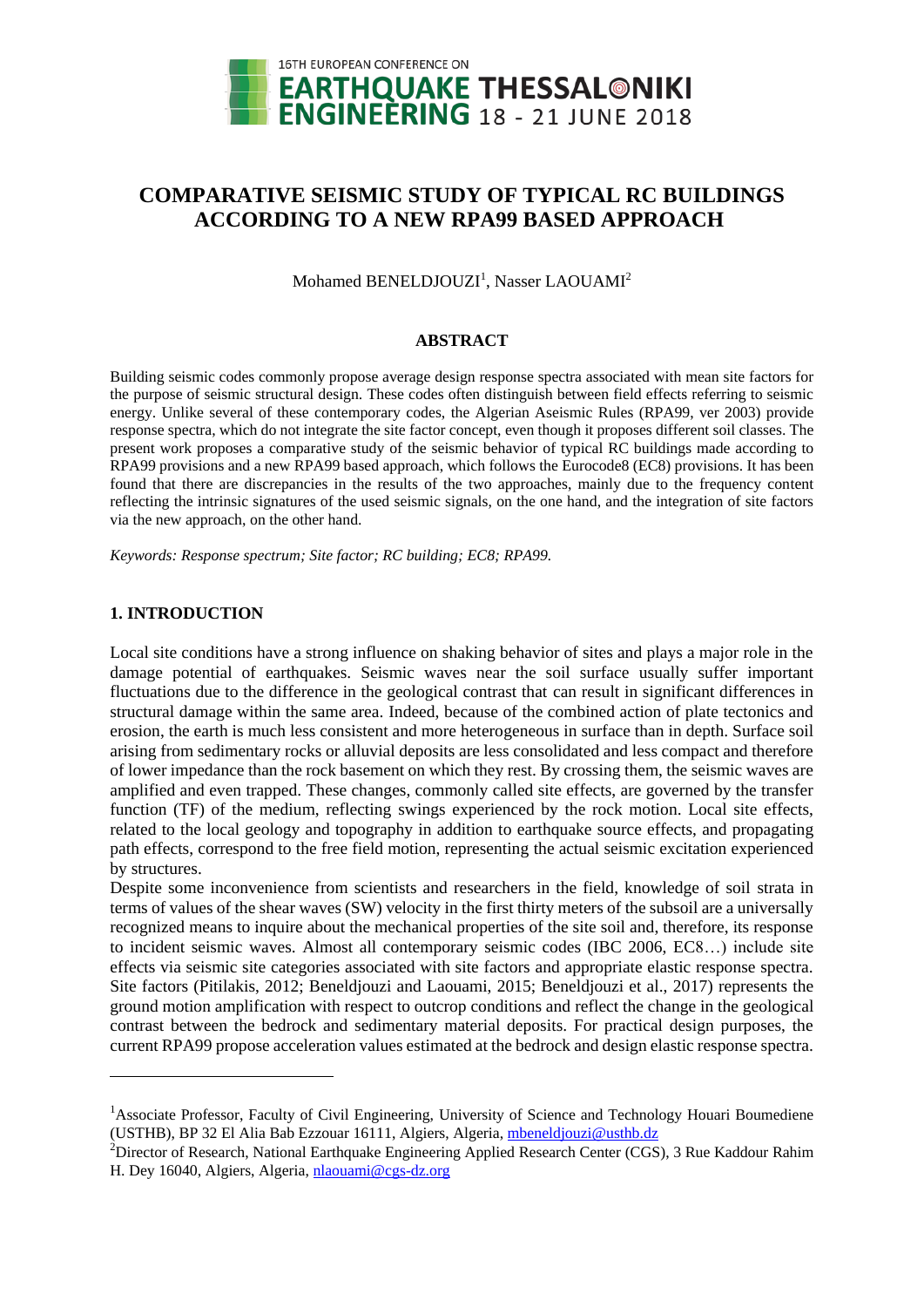However, these response spectra do not distinguish between seismic field types related to seismic intensity, and do not integrate clearly the concept of the site amplification factor. Indeed, all the elastic response spectra shapes show the same horizontal plateau level, although they represent different soil classes (Table 1 and Figure 1).

| Site type      | <b>Geotechnical description</b>                              | Mean value of $V_s$ (m/s) |
|----------------|--------------------------------------------------------------|---------------------------|
| S <sub>1</sub> | Rock site:                                                   |                           |
|                | Rock or other similar geological formation                   | $V_s \geq 800$            |
| S <sub>2</sub> | Stiff site:                                                  |                           |
|                | Deposits of dense sand, gravel and/or over consolidated      | $V_s \geq 400$            |
|                | clay with 10 to 20 m thickness                               | From 10 m depth           |
| S <sub>3</sub> | Soft site:                                                   |                           |
|                | Deep deposits of medium dense sand, gravel or medium raid    | $V_s \ge 200$             |
|                | clay                                                         | From deep of 10 m         |
| S4             | Very soft site:                                              |                           |
|                | Deposits of releases sand with/without presence of soft clay | $V_s > 200$               |
|                | layers                                                       | In the firsts 20 m        |

|  |  |  | Table 1. RPA99 site categories. |
|--|--|--|---------------------------------|
|--|--|--|---------------------------------|

In this study, seismic behavior of typical RC buildings is analyzed and response's parameters are confronted according to the RPA99 approach and the approach proposed by Beneldjouzi and Laouami (2015). Following the second approach, linear and equivalent linear average TF performed over a wide sample of 1-D soil profiles have been proposed for each soil type, based on a stochastic simulation methodology. A probabilistic model using the random field theory (Fenton and Griffiths, 2000) allowed generating the bounded SW velocity values in each layer of any profile, according to RPA99 requirements (Equations. 1 and 2). The equivalent linear TF is used herein to emphasize seismic behavior of RC buildings.

$$
\overline{V_i}^j = \overline{V_{i\min}}^j + \frac{1}{2} (\overline{V_{i\max}}^j - \overline{V_{i\min}}^j) \left[ 1 + th \left( s \frac{\Delta \overline{v}_i^j}{2\pi} \right) \right]
$$
(1)

where  $\overline{V}$ <sub>imin</sub> and  $\overline{V}$ <sub>imax</sub> are the minimal and maximal bounds of the average SW velocity in *i*<sup>th</sup> layer of *j*<sup>th</sup> soil profile, respectively; *th*, is the hyperbolic tangent;  $\Delta \bar{v}_i^j$ , is a local and standard random field having zero mean and unit variance and *s*, is a factor governing the mean SW velocity variability between its two bounds, and :

$$
\Delta \overline{v}_i = \left(\frac{2}{N} \sum_j \cos(2\pi \phi_j)\right)^{\frac{1}{2}}
$$
 (2)

where,  $\phi_j$ , is a random number and *N*, the number of elements in the summation. The average TF were also used to compute an average site factor and average elastic response spectrum for each site class, according to the methodology adopted in the current Eurocode8 (EC8). EC8 mainly proposes two kinds of response spectrum (type1 and type2) related to seismic intensity level in order to mark the difference between seismic excitations due to their frequency content.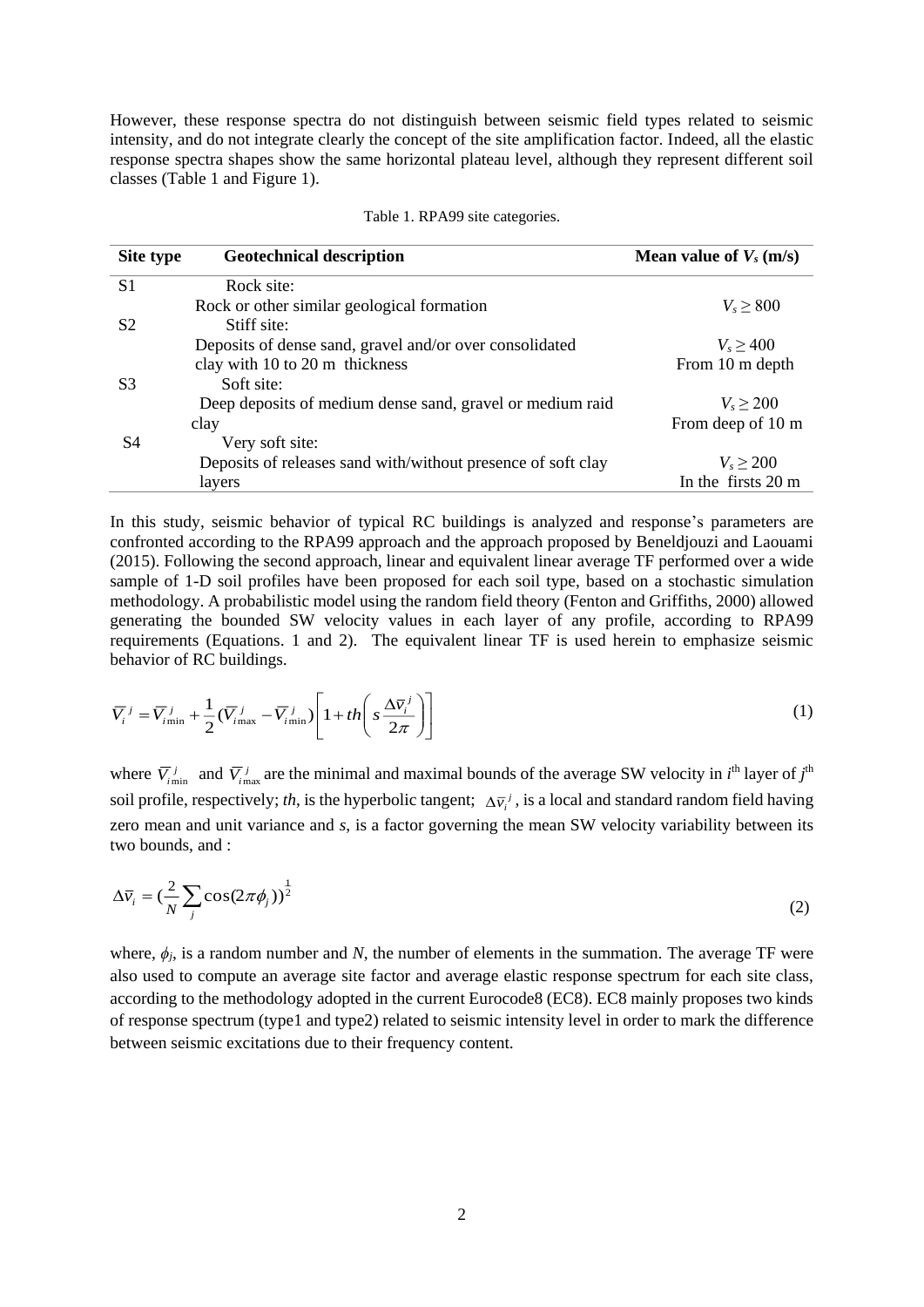

Figure 1. Normalized design response spectra (RPA99)

## **2. RPA99 REQUIREMENTS AND RECOMMENDATIONS**

Recent seismic risk studies (Benouar, 1994; Bouhadad and Laouami, 2002) demonstrated that the northern part of Algeria is a moderate-to-strong seismic area. This was endorsed by some major seismic events (the last one being the Boumerdes earthquake that occurred in May 21, 2003, *M*w=6.8) which stroked the region causing important human and material losses. Many sites in this area have topographic, geological and geotechnical conditions that incite the appearance of local effects (Laouami and Slimani, 2013). In RPA99, the amplification phenomenon is indirectly considered through normalized response spectra corresponding to four soil categories (Table 1). Moreover, to avoid the resonance phenomenon, the code recommends that particular caution should be paid to the building site (RPA99 Sec. 2.1). The code encourages thus, specialists and engineers to carry out additional investigations according to the importance of the planned structure. For the purposes of structural design, it proposes the equivalent static method (pseudo dynamic method) for structures of a certain height and the modal spectral dynamic method for the case of all common structures, especially, those having more than two stories, which, in addition, must got bidirectional RC bracing walls.

## **3. BUILDING TYPES AND MODELLING**

RC moment resisting frames systems offer a satisfactory ductility and enables an economic and safe structure, capable to resist, adequately, bearing and lateral loads. Most of the Algerian North real estate built before 2003 is made of bidirectional RC resisting frames. However, damages suffered by constructions of that system following the Boumerdes earthquake (2003, may 21) demonstrated its vulnerability to sever lateral seismic loads beyond a certain height. To ensure an adequate lateral load carrying capacity, resisting moment frames associated with bidirectional RC shear wall systems, are an ideal choice for multi-story RC buildings imposed within the revised RPA99 (2003 version). Currently, that is the most common construction system in Algeria, recognized economically viable and technically easy.

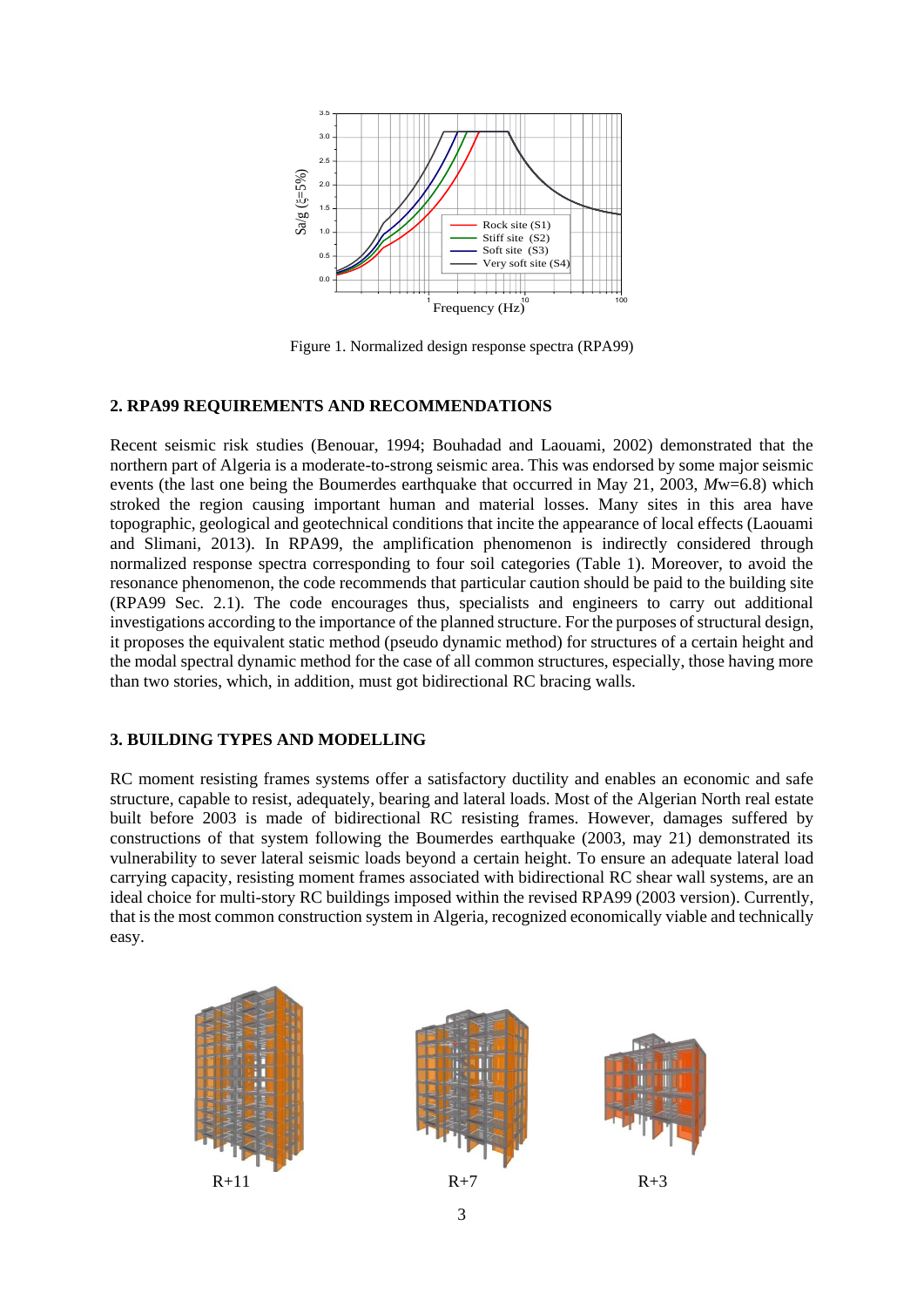#### Figure 2. 3D models of the studied buildings

The studied buildings are within that construction system and are of substantially symmetrical geometry. These buildings are of mixed structural system (resisting moment frames associated with shear walls), with RC stairs and fillings of hollow brick masonry. They stay on RC raft foundation and have one basement floor, ground floor plus three floors  $(R+3)$ , seven floors  $(R+7)$  and eleven floors  $(R+11)$ , respectively. Floors and roof are of two-way solid RC flat slab. The basement floor's and floor's heighs are of 3m and 3.06 m, respectively. This choice reflects the wish to target specific natural frequency values characterizing buildings ranging from rigid to flexible (Figure 3). The dimensions of the structural elements in both directions are given in Table 2.

|                 |   |                                    | $R+3$       | $R+7$       |             | $R+11$ |       |                                      |
|-----------------|---|------------------------------------|-------------|-------------|-------------|--------|-------|--------------------------------------|
| Element         |   |                                    | Stories 1-4 | Stories 1-4 | Stories 5-8 |        |       | Stories 1-4 Stories 5-8 Stories 9-12 |
|                 |   | $C1$ $a_1xb_1$                     | 40x40       |             | 40x40       |        | 40x40 |                                      |
| Column          |   | C2 a <sub>I</sub> x b <sub>I</sub> |             | 50x50       |             | 50x50  |       |                                      |
|                 |   | C3 $a_lxb_l$                       |             |             |             | 60x60  |       |                                      |
| Beam            | P | b x h                              | 30x40       | 30x40       | 30x40       | 30x40  | 30x40 | 30x40                                |
| Slab            | D | $\epsilon$                         | 16          | 16          |             | 16     |       |                                      |
| Wall            | W | $\mathfrak a$                      | 20          | 20          |             | 20     |       |                                      |
| E(MPA)          |   | 32000                              |             |             |             |        |       |                                      |
| $\mathbf v$     |   | 0.3                                |             |             |             |        |       |                                      |
| $\rho_c(t/m^3)$ |   | 2.5                                |             |             |             |        |       |                                      |

Table 2. Dimensions in Cm of building's structural elements

Comparative numerical study following the modal spectral method is conducted on finite element models established using CSI SAP2000 v15 software (Figure 3), considering a perfect embedding (rigid base). The study uses RPA99 5% damped response spectra and spectra suggested by Beneldjouzi and Laouami (2015) wherein site effects are reflected through the proposed site factors. Following the Beneldjouzi and Laouami approach, response spectra are performed considering two wave surface magnitudes, Ms, of records, according to the EC8 methodology. Type1 of EC8 response spectra refers to Ms > 5.5 whereas the type2 relates to Ms *≤* 5.5. Response spectra of type1 have more energy in low frequencies and correspond to far field records. Inversely, spectra of type2 have maximal amplitudes at high frequencies and refer to near field records.

### **4. RESULTS AND DISCUSSION**

#### *4.1 Building R+3*

Figure 3 shows response's parameters considered in the analysis, where, discrepancies are highlighted ranging from weak to important. For the S2 site, the value of the overall base shear force (Figure 3.1) calculated with the type2 response spectra ( $(Ms \le 0.5.5)$ ) is important compared to those obtained via RPA99 and type1 ( $\overline{Ms} > 5.5$ ) spectra. This result makes sense for several considerations, the most important of which refers to the building's fundamental frequency exceeding 6 Hz ( $T<sub>0</sub> = 0.16$  s). This frequency relates to maximum amplitudes that appear from 4 Hz in the calculated spectrum which is compatible with the characteristics of the near field (type2) and the nature of the stiff site (Figure A2.a). On the other hand, it is well known that the wedge frequency in the Fourier spectrum of an accelerogram is inversely proportional to the magnitude of the wave field. This supports the results obtained for the second level of seismic intensity (type1) for which, the value of the base shear force is lower, besides the fact that RPA99 spectrum underestimates the seismic force for this range of magnitudes. The same logic is maintained for the other two calculated parameters, i.e., the inter-story drift and story displacement since they are proportional to intensity of the seismic force (Figures 3.4 and 3.7).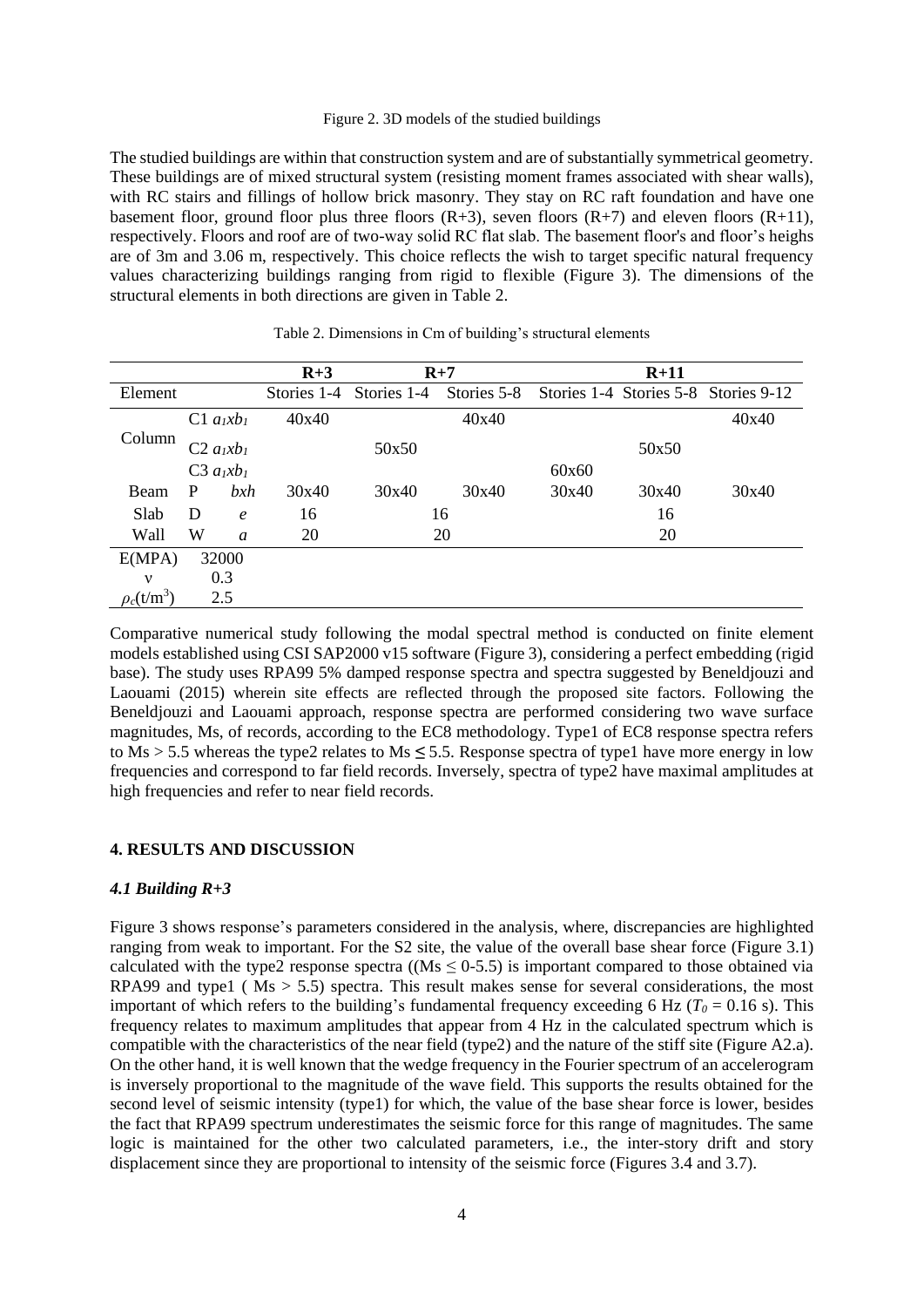For the case of S3 site, the effect of the near field remains predominant and the fundamental frequency matches with a maximal spectral peak in the type2 response spectrum, and increased the seismic force relative to S2 site because of higher value of the S3 site factor (Table A1 and Figure A2b).

For the S4 site, the base shear force of the type1 spectrum (Figure 3.3) is significantly lower than that of type2 and RPA99. That is due to spectrum having maximum spectral amplitudes at low frequencies (0.6-1.5 Hz) which do not match the fundamental frequency of the building where, spectral amplitude is substantially small compared with spectra of type2 and RPA99 (Figure A2c). We note in this case that the regulatory spectrum overestimates the seismic force. The same trend is observed for the results for the other parameters considered in the analysis (Figures 3.6, 3.9, 3.12 and 3.15).



Story drift Y-Y (m)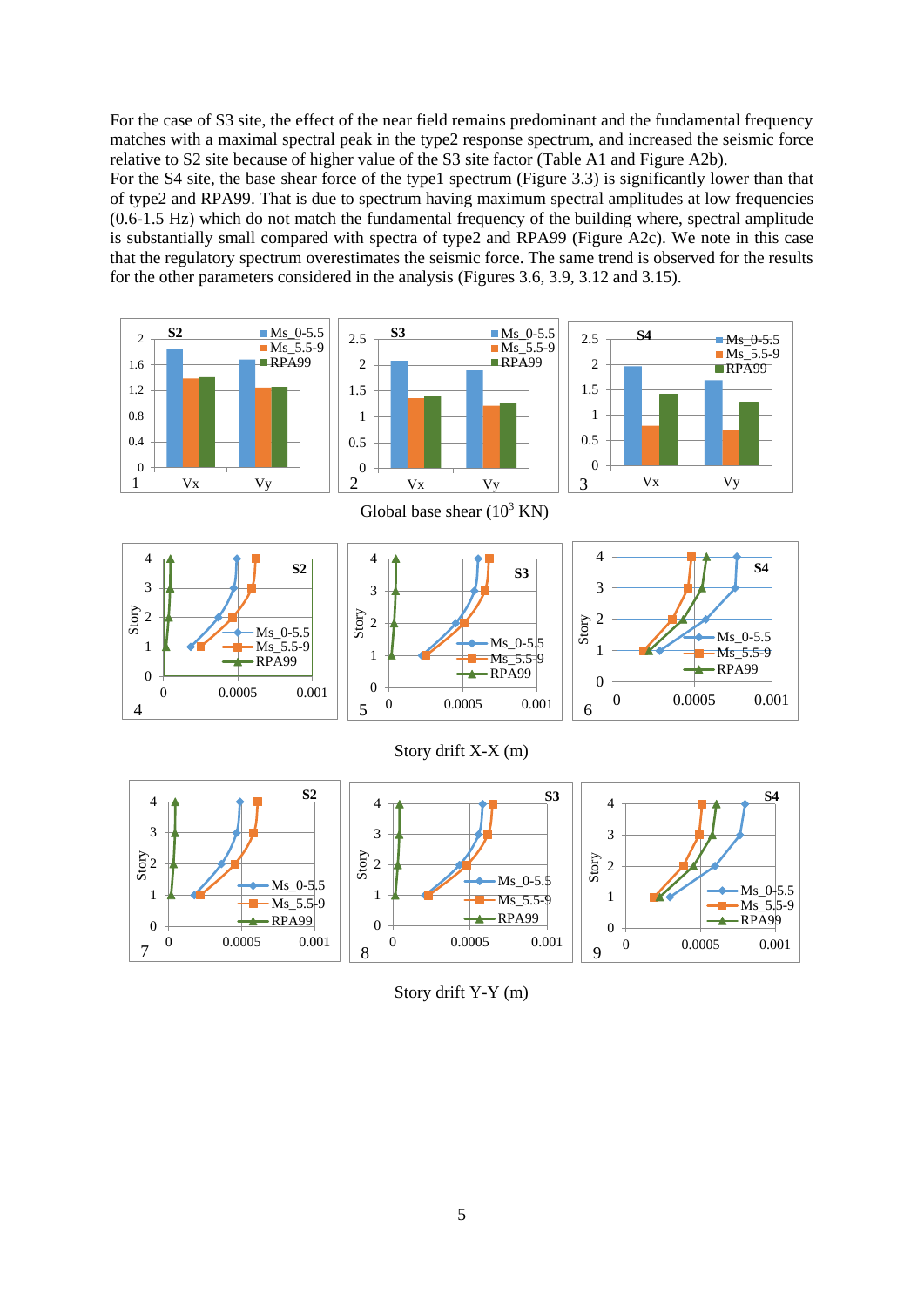

Story displacement Y-Y (m)

Figure 3. Representation of the response's parameters considered in the seismic analysis (base shear force, storey drifts and story displacements) for the building R+3.

## *4.2 Building R+7*

for the  $R+7$  building on S4 site.

Figure 4 shows the response of the R+7 building represented as base shear force in addition to story drift and story displacement. For the site S2, the responses relating to type2 and RPA99 spectra are close and agree with a frequency content close to the natural frequency of the building  $(f_0 = 2.7 \text{ Hz})$  (Figures 4.1 and A.2a). These same values are much lower for the type1 spectrum because they have maximum spectral values remaining below those of the other two spectra for the whole frequency range of interest (Figure A3a). This demonstrates, once again, the dominance of the near field due to the relatively rigid nature of the building, although its natural frequency is higher than that of the R+3 building. For the S3 site, a large dominance of the far field effect is observed through the values of the base shear force (Figure 4.2), as well as the values of the other parameters relating to type1 spectrum because of spectral amplitude peaks, which occur within a frequency range containing the building's natural frequency (Figures 4.5, 4.8, 4.11 and 4.14). Moreover, for the type2 and RPA99 spectra, the responses considered are close because they relate to spectra having affluent frequency content near *f<sup>0</sup>* (Figure A.2b). For the S4 site, the responses considered with respect to type1 spectrum and that of RPA99 are comparable regarding the spectral amplitudes of the two spectra. These values remain lower for the spectrum type2 and agree with the characteristics of the near field and the nature of the S4 site (Figures 4.3, 4.6, 4.12 and A.2c). Furthermore, it is well shown through results obtained for R+3 and R+7 buildings that RPA99 spectra do not distinguish between the field types. Indeed, the global base shear

as well as story drift and story displacements tend appreciably to the same value for all site types except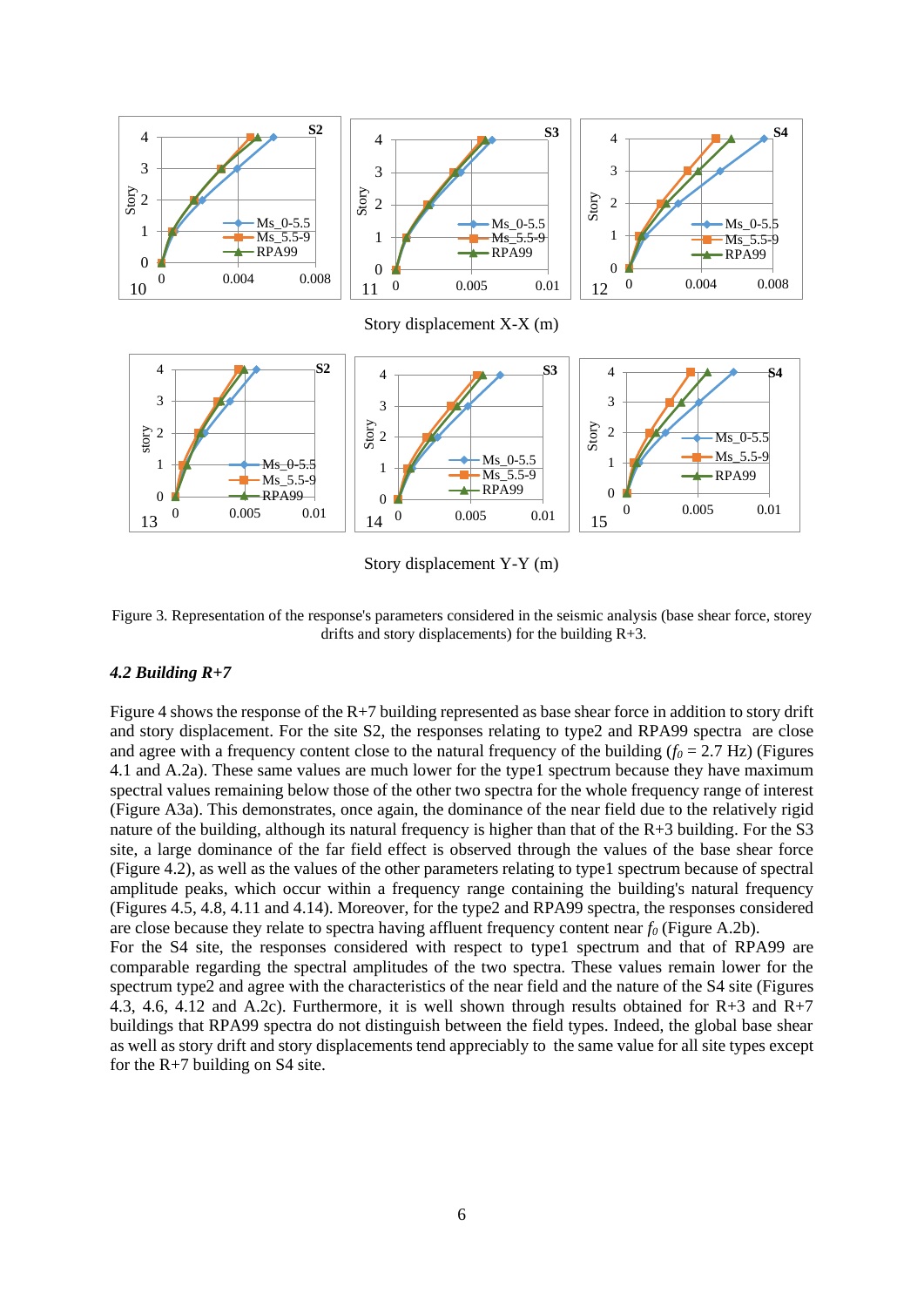





Global base shear  $(10^3$  KN)



Story drift X-X (m)



10

Story











Story displacement X-X (m)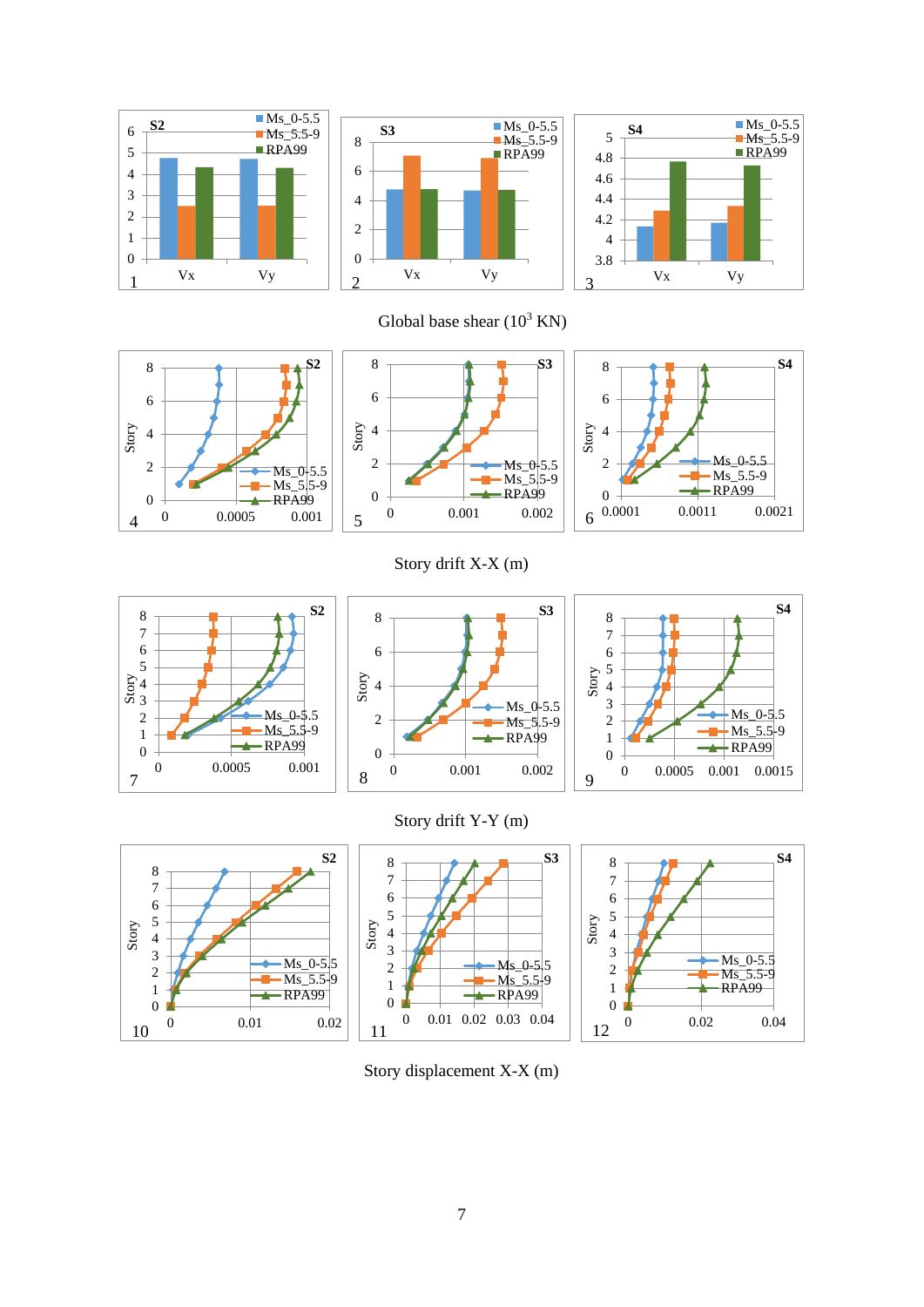

Story displacement Y-Y (m)

Figure 4. Representation of the response's parameters considered in the seismic analysis (base shear force, storey drifts and story displacements) for the building R+7.

#### *4.3 Building R+11*

In contrast to the  $R+3$  building, Figure 5.1 shows that the base shear force obtained through the type2 spectrum of the stiff site is lower than those of RPA99 and type1 and emphasizes influence of the far field. Indeed, within the type2 spectrum of S2 site (Figure A2.a), the structure's fundamental frequency reaching 1.52 Hz ( $T_0$  = 0.66 s) lies outside of the maximum spectral amplitudes. However, the ascendant branch of the RPA99 spectrum starts to be influential at the fundamental frequency for the RPA99 spectrum and remains superior up to 3 Hz even to the type1 and type2 spectra.

For the S3 site, the building is more sensitive to high magnitudes that tend to excite low frequencies, giving a greater shear force even to that of the RPA99 (Figures 5.2 and A3b). This value of the shear force, higher than that of type2 and close to that of RPA99, denotes the dominance of the far field effect compatible with the nature of S3 site and the  $R+11$  building having more flexibility.

For the S4 site, even though the RPA99 spectrum slightly overestimates the seismic force particularly with respect to type1 spectrum (except around  $f=1Hz$ ), it can be considered that the two base shear are close (Figures 5.3 and A3c), because at the right of the fundamental frequency, spectral amplitudes of the two spectra are substantially close. The inversely proportional relationship between magnitude and frequency remains respected and stays valid for the other parameters considered in the analysis. It is clear that, overall, the regulatory spectrum overestimates the seismic force and consequently the other parameters related to it for S2 and S4 sites, whereas the others response's parameters obey the fluctuations noted for the case of base shear force for sites S2, S3 and S4.



Global base shear  $(10^3 \text{ KN})$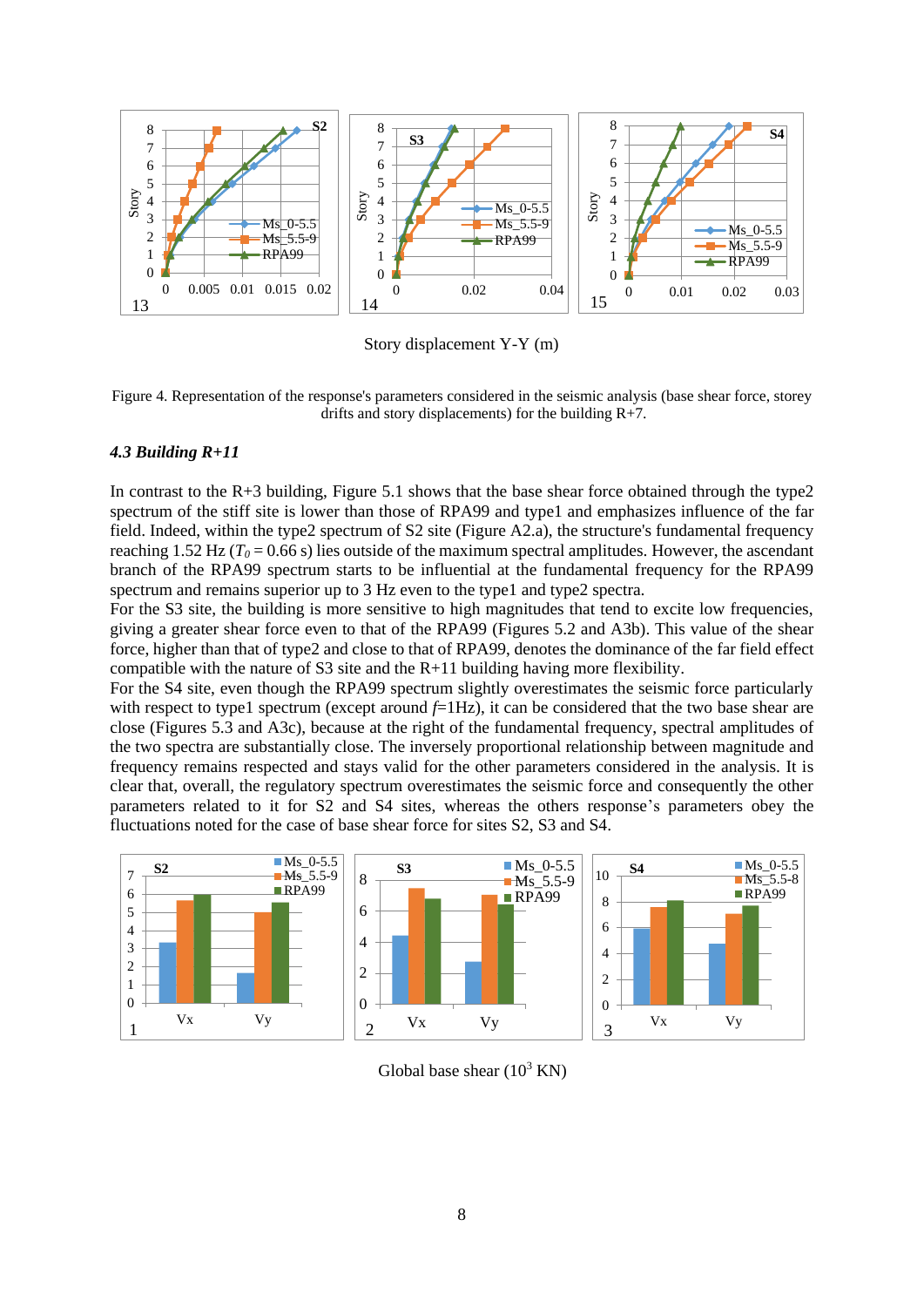





Story drift Y-Y (m)



Story displacement X-X (m)



Story displacement Y-Y (m)

Figure 5. Representation of the response's parameters considered in the seismic analysis (base shear force, storey drifts and storey displacements) for the building R+11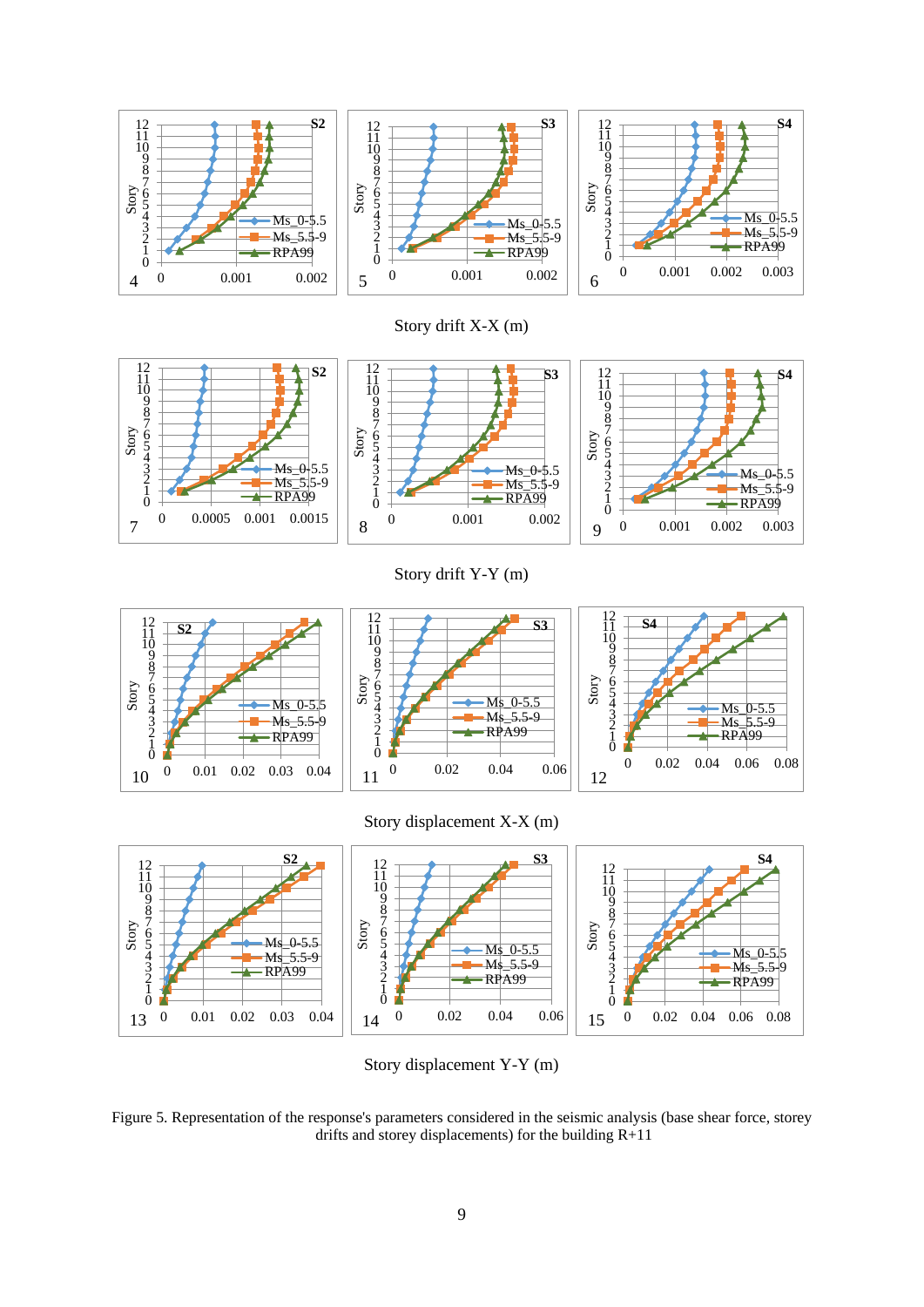## **5. CONCLUSIONS**

This study provides linear seismic analysis through the response spectrum method, using regulatory and calculated spectra. The parameters influencing the response spectrum and, consequently, the structure's response are mainly soil conditions, magnitude of the seismic motion, epicentral distance as well as fundamental frequency of the structure. It can be concluded that for rigid buildings where the near field effect is dominant, the RPA99 spectrum is well correlated with type1 spectra but underestimates the seismic force compared to type2, except for the S4 site, where it overestimates the force compared to type2 and underestimates it with respect to type1 (R+3 building). For less rigid buildings, (case of the R+11 building for example), the regulatory spectrum is substantially coherent with that of the type1 but significantly overestimates the seismic force compared to the type2. Moreover, the observation of the levels of overall shear intensity for buildings R+3 and R+11 shows that the regulatory spectra are dominated by the far field effect. When the regulatory spectra underestimate or overestimate the seismic force compared to the calculated spectra, this is because that they does not distinguish between the type1 and the type2 records. Furthermore, observation of base shear forces from regulatory spectra obtained for buildings  $R+3$  and  $R+7$ , and to a lesser degree for building  $R+11$ , are remarquably comparable for all the considered sites and denote absence of site factor concept within the RPA99 spectra.

## **6. REFERENCES**

Beneldjouzi M Laouami, N (2015). A stochastic based approach for a new site classification method: Application to the Algerian seismic code, *Earthquake Engineering and Engineering Vibration,* 14: 663-681.

Beneldjouzi M, Laouami, N Slimani A (2017). Numerical and random simulation procedure for preliminary local site characterization and site factor assessing, *Earthquake and Structures*, 13(1): 79-87.

Benouar D (1994). The Seismicity of Algeria and Adjacent Regions, *Annali Di Geofisica* 37: 459–862.

Bouhadad Y Laouami N (2002). Earthquake Hazard Assessment in the Oran Region (Northwest Algeria), *Natural Hazards*, 26: 227–243.

Eurocode8 (2004). Design of Structures for Earthquake Resistance, Part 1: General Rules, Seismic Actions and Rules for Buildings, *European Standard EN 1998-1:2004 Comité Européen de Normalisation, Brussels, Belgium*.

Fenton AG Griffiths DV (2000). Bearing Capacity of Spatially Random Soils, *8th ASCE Conference on Probabilistic Mechanics and Structural Reliability*, PMC2000-097.

Laouami N Slimani A (2013). Earthquake Induced Site Effect in the Algiers–Boumerdes Region: Relation between Spectral Ratios Higher Peaks and Observed Damage during the May 21<sup>st</sup> Mw 6.8 Boumerdes Earthquake (Algeria),'' *Pure and Applied Geophysics*. DOI 10.1007/s00024-012-0612-3.

Pitilakis K, Riga E Anastasiadis A (2012). Design Spectra and Amplifi cation Factors for Eurocode8, *Bull Earthquake Eng*, 10: 1377-1400.

RPA99 (2003). Règles Parasismiques Algériennes, D.T.R. –B.C. 2.48. National Center of Earthquake Applied Research (CGS), Rue Kaddour Rahim, BP 252, Hussein Dey, Algiers, Algeria. *Imprimé par l'Office Nationale des Publications Universitaires (OPU). ISBN 9961-923-13-8.*

SAP2000. Linear and Nonlinear Static and Dynamic Analysis and Design of Three-Dimensional Structures, Computers and Structures, Inc, Berkley, California.